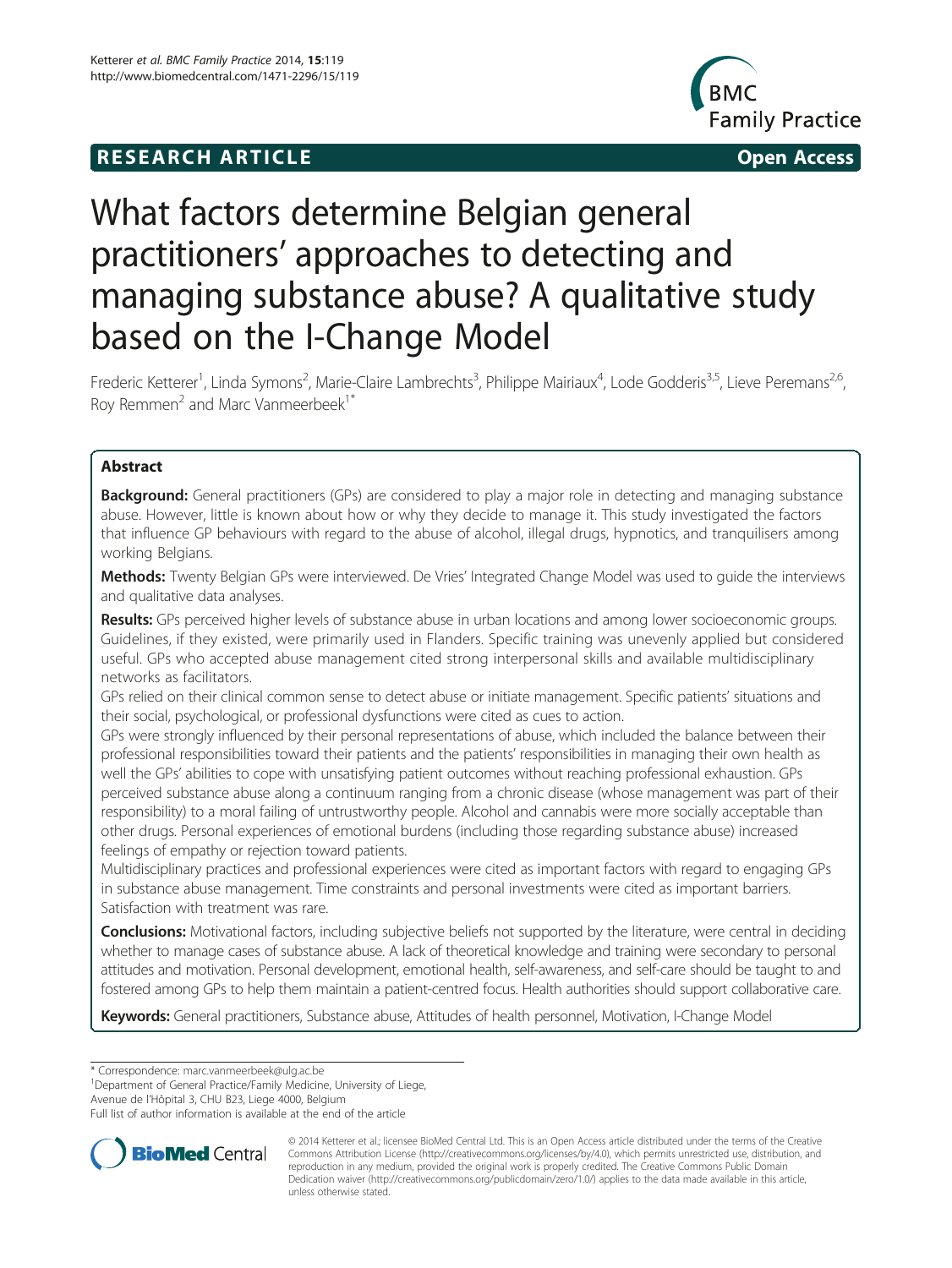# Background

The social and economic effects of alcohol and other drugs on society are substantial, but they largely depend on the type of drug. In 2010, alcohol use was the third leading risk factor for global disease burden [[1](#page-7-0)]. Alcohol use plays a role in more than 60 major diseases and injuries. Worldwide, it results in approximately 2.5 million deaths each year [[2](#page-8-0)]. Occasional or regular heavy drinking can damage health [[3](#page-8-0)]. In addition, the use of illicit drugs is an important and increasing contributor to the global burden of disease [[1](#page-7-0)[,4\]](#page-8-0). The United Nations Office on Drugs and Crime (UNODC) estimates that between 102,000 and 247,000 drugrelated deaths occurred in 2011 [\[5\]](#page-8-0). Cannabis is the most frequently used illegal substance in Europe [[6](#page-8-0)]. Benzodiazepine abuse is a problem that remains largely unrecognised in many countries [\[7](#page-8-0)]. Europe has the highest average consumption of sedative-hypnotics and anxiolytics [\[7](#page-8-0)].

In Belgium, 10% of alcohol consumers aged 15 or older are problematic drinkers [\[3](#page-8-0)]. In 2008, 15% of Belgians reported having used painkillers, tranquilisers, or sleeping aids over the past two weeks. Over the past 12 months, 5% and 1.5% of the population had used cannabis and another illegal drug (e.g., MDMA, cocaine, and heroin), respectively [\[3\]](#page-8-0).

General practitioners (GPs) are considered to play a major role in detecting and managing the problems related to substance abuse, regardless of its legality. However, previous work by Glanz, Gabbay and Deehan in the United Kingdom demonstrated that GPs view alcohol or drug misusers as undesirable patients [\[8-11](#page-8-0)]. Difficulty in managing and treating these patients raises concerns about the GPs' feeling of competence and their confidence [\[12\]](#page-8-0). Attempts to provide specific training on this topic by Strang and McCambridge showed a limited impact, particularly regarding motivational aspects; thus, a better understanding of GP views and perspectives on substance misuse and misusers is essential [[13](#page-8-0)-[15](#page-8-0)]. In Belgium, little is known concerning GPs' interests and attitudes toward caring for these patients or their management skills with regard to substance abuse behaviour.

This study is part of the "Up to Date" research project seeking to describe the approaches of GPs and occupational physicians (OPs) to the detection and management of the abuse of alcohol, illegal drugs, hypnotics, and tranquilisers among the Belgian population and to recommend ways to promote multidisciplinary collaborative care for these patients [[16](#page-8-0)]. This paper describes only the GP arm of the study; the symmetry between the GP and the OP arms limited the topic to the working Belgian population (18- 65 years old).

# **Methods**

#### Conceptual model

This qualitative survey sought to answer the following question: "What are the experiences, attitudes, perspectives, and decision-making skills of GPs with regard to the abuse of alcohol, illegal drugs, hypnotics, and tranquilisers?" The survey sought to understand GPs' points of view. The representations of substance abuse were considered a "guide to action" [\[17,18\]](#page-8-0); thus, GPs' opinions were used to understand how they act.

We used de Vries' model as a conceptual framework (Figure [1\)](#page-2-0) [[19](#page-8-0)]. The Integrated Model (I-Change Model) for explaining motivational and behavioural change was derived from the Attitude–Social influence–Self-Efficacy Model [[20](#page-8-0),[21](#page-8-0)], which is an integration of Ajzen's Theory of Planned Behaviour, Bandura's Social Cognitive Theory, Prochaska's Transtheoretical Model, the Health Belief Model, and goal setting theories [\[22](#page-8-0)]. The I-Change Model was used to study various and complex clinical situations in patients and the behaviour of health professionals (smoking cessation, public perceptions regarding hereditary cancer, reporting of child abuse, and midwife behaviour) [\[19](#page-8-0),[23-25](#page-8-0)]. This broad applicability and the embedded motivational cycle guided our choice of this model.

Working with the I-Change model allowed us to distinguish between the factors that underlie GP decisions to care for patients with a problematic alcohol or drug use (e.g., knowledge and critical beliefs) and the factors resulting in differences between intentions and behaviours (e.g., skills). The major obstacles can be identified by deconstructing the process of intention into separate units (predisposal, awareness, information and motivational factors, abilities and barriers) and searching for the links between them. This article presents the results as a synthesis of the main results, and the results are classified according to the I-Change Model units.

#### Data collection

## Sampling procedure

Chairs of the local "GP Circles" and "Local Quality Evaluation Group" of the provinces of Antwerp and Liege connected us with GPs. These recruited GPs did not necessarily possess particular expertise in substance abuse; on the contrary, GPs working in specialised abuse clinics were excluded. First, the GPs were invited to complete a short questionnaire regarding their experience in the field and their practice profile. Second, the respondents were sampled to retrieve a variety of clinical profiles based on sex, age, reported experience in substance abuse management, practice location (rural or urban), and type of practice (single or group).

Ten GPs working in the Dutch-speaking province of Antwerp and ten working in the French-speaking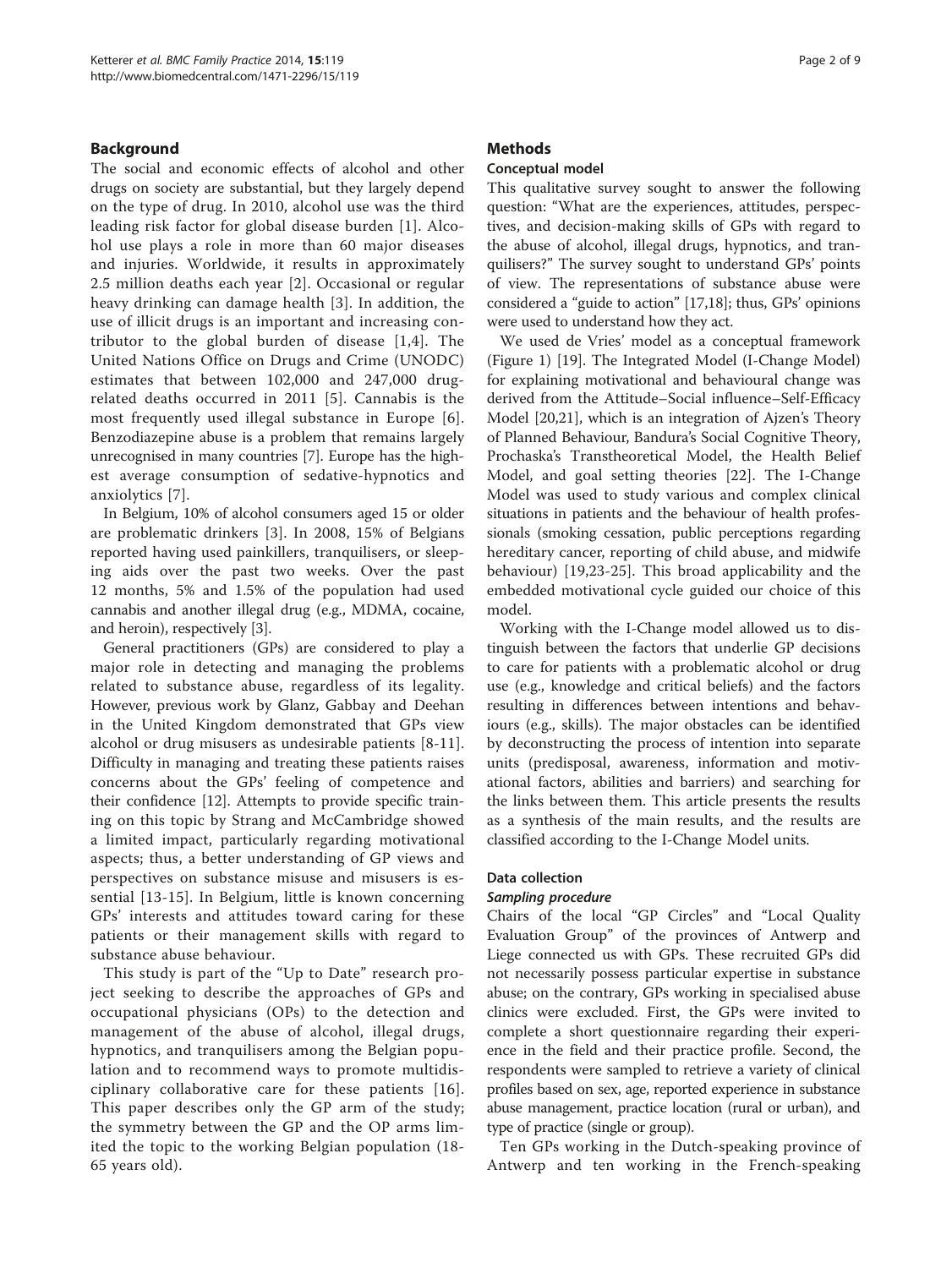<span id="page-2-0"></span>

province of Liege were selected. Their sociodemographic characteristics are summarised in Table 1.

In Belgium, GPs work in the context of a liberal healthcare system. The fee-for-service payment system predominates. However, GPs working in one of the 100 multidisciplinary primary healthcare centres (i.e., "medical homes") are paid on a capitation basis. These centres, whose patients are bound by a contract of care, serve 3% of the population, primarily in urban and deprived areas [\[26\]](#page-8-0).

#### Interviewing procedure

Trained interviewers (FK, LS, and MV) conducted the dialogues at the GPs' practices in the second half of 2012. A semi-structured interview guide, initiated from a clinical case, based on the I-Change Model and created via consensus between the researchers, was used (Additional file [1\)](#page-7-0).

The duration of the interviews was approximately 1.5 hours. All were audio recorded and transcribed with the informed consent of the respondents. Data saturation was not examined because this study was an exploratory first step for creating a questionnaire.

#### Analyses

The constant comparison technique was used in this analysis, which originates from the respondents' replies verbatim. French- and Dutch-speaking researchers coded the first interviews independently using NVivo 10 software. The codebooks were then compared, discussed, and merged using an iterative consensus process in which the two teams approximated the wording of participants. The I-Change Model was used as a "sensitising concept" [[27\]](#page-8-0). The codebooks were flexible until the end of the process. Both teams included bilingual researchers.

# Results

#### Predisposing factors: the influence of practice location

Practice location was perceived as a strong influence on GPs' experience with substance abuse management: Urban locations, patients of low socioeconomic class, and a high proportion of migrants were associated with a higher perceived prevalence of abuse, especially illegal drugs.

Table 1 Sociodemographic characteristics of participants

| _____           |                |                                                 |               |       |                      |              |               |              |                          |       |
|-----------------|----------------|-------------------------------------------------|---------------|-------|----------------------|--------------|---------------|--------------|--------------------------|-------|
|                 | Sex            |                                                 | Practice type |       |                      | Experience   |               |              | <b>Practice location</b> |       |
|                 | М              |                                                 | Individual    | Group | <b>Medical homes</b> | $<$ 10 years | 10 - 30 years | $>$ 30 years | Urban                    | Rural |
| Liege (French)  | O              | $\overline{4}$                                  |               |       |                      |              |               |              |                          |       |
| Antwerp (Dutch) | 4 <sup>1</sup> | - 6                                             |               |       |                      |              |               |              |                          |       |
| Total           |                | $\left( \begin{array}{c} 1 \end{array} \right)$ |               |       |                      |              | 10            |              |                          |       |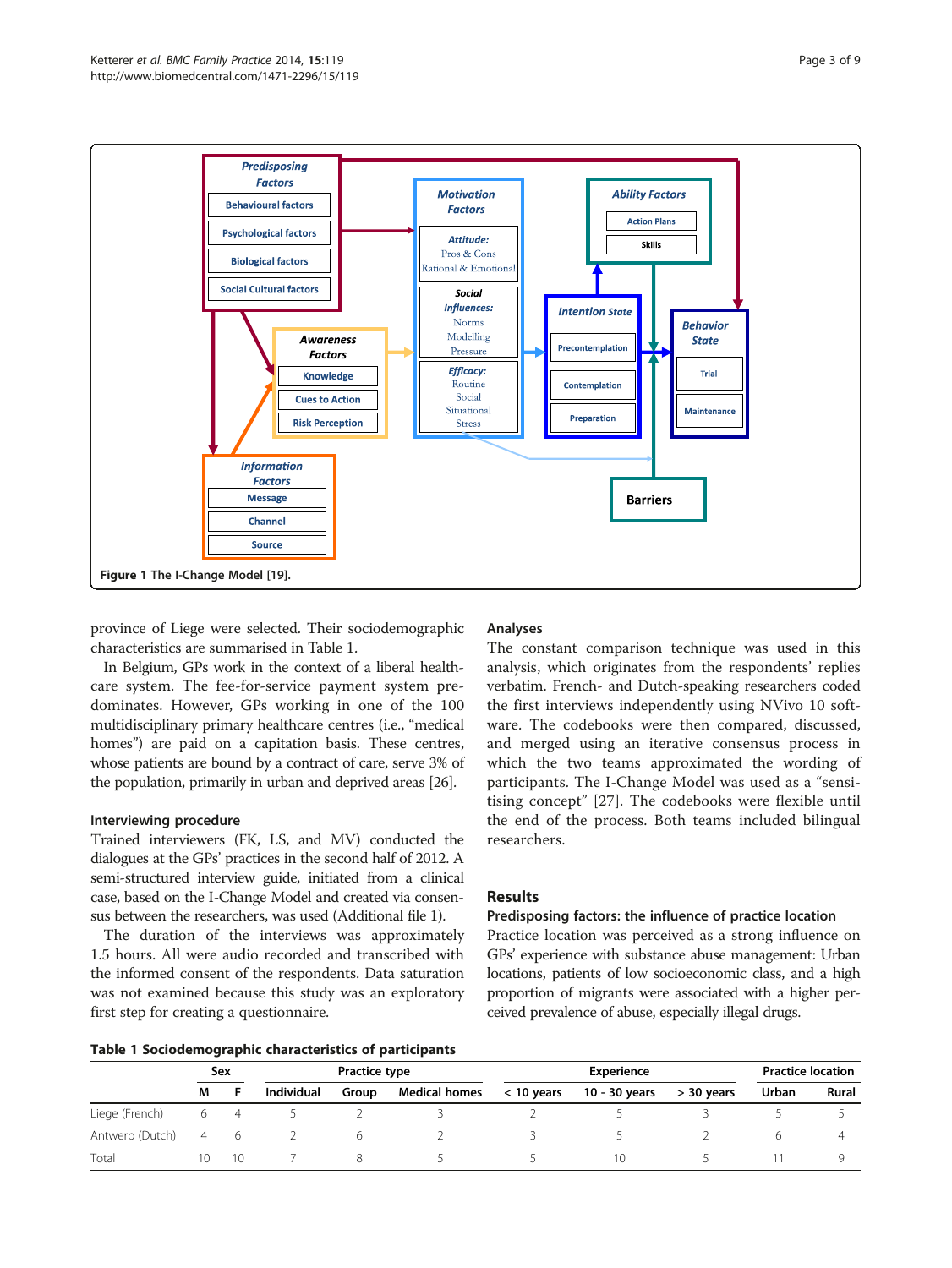"In general, all goes well because we remain… [in] the privileged countryside; there are very, very few (and I am not a racist) foreigners. I do not have a single drug addict among my patients. There are no secrets; we deal with people who are clever and live in satisfactory socioeconomic conditions". GP 16, Female (F), 35 year (y), French-speaking (Fr)

Abuse was mentioned among patients with low socioeconomic level, young age, psychiatric problems, social and professional dysfunctions, private life problems, social and ethnic origin (migrants from northern Africa), unemployment, relationship problems, and child protection problems.

"Unfortunately, I think that more alcohol abuse occurs in less privileged environments, although in certain privileged backgrounds alcohol abuse also exists, and, in my opinion, even more so…. There is also a problem of medication abuse among families who are a little less privileged; this is the feeling that I have". GP14, Male (M), 62 y, Fr

Some GPs cited the facilitating role of the capitation payment system because it allows extended consultation times. However, it was also thought to improve access among illegal drug and alcohol abusers, increase the referral rate from addiction treatment centres, and increase the number of addicted patients.

"Expertise is increasing in the medical homes because it is well known that we work in multidisciplinary teams; there is more global care, better accessibility, [and] therefore, naturally, [one cares for] people who withdraw from therapy or leave the Alpha centre etc.... The [social] workers… will maybe say to themselves… that a medical home will be more suitable because  $[$ it is a $]$  more integrated... type of care than service providers who are on their own". GP17, M, 37 y, Fr

In contrast, the fee-for-service system and individual practices were mentioned as being less in favour of substance abuse management. Specifically, the GPs mentioned difficulties with regard to refusing prescriptions for hypnotics and tranquilisers.

"If a patient only comes for a prescription, which is common because it is fee-for-service, then it is sometimes difficult to say, 'I am not going to prescribe [that drug]'. And then the patient stands there asking, 'Will I have to pay, then?' Yes, actually; but that does make it difficult, ethically speaking. In our community health centre, I simply tell them, 'I'm sorry. We can't do that'. We can easily refuse". GP 9, F, 29 y, Dutch-speaking (Nl)

# Awareness factors: abuse management requires specific and nonspecific skills

GPs did not use peer-reviewed literature to support their practices. GPs, especially those in Flanders, mentioned the lack of guidelines regarding illicit drugs. GPs who supervised trainees in their practice more easily accessed such information.

"Mr. X reported that he occasionally uses cocaine. I think that is okay, but is it really okay? I would like to [review] the guideline; that [might] help me. [Then], if he comes back another time, I [would] know exactly what I should ask so that there is less guess work.... It does not have to be a novel or anything like that; something short... a consensus text, a guide... [that helps] you proceed with someone who reports [drug abuse]". GP10, F, 43 y, Nl

The classifications of "misuse," "addiction," or "problematic use" were rarely known or used. The recommended maximum intake for alcoholic beverages by the World Health Organisation (WHO) was much better known than that for illicit drugs. Few GPs used screening tests for patients at risk, and some used the CAGE-test [\[28](#page-8-0)]. GPs did not consider systematic screening as part of their job, or they did not feel comfortable doing so. Only a few GPs mentioned the use of blood or urine tests.

"Yes. Imagine that you have come for a consultation for the first time, and you have [dysmenorrhea]. Should I ask whether you use drugs? Yes, I am somewhat reluctant to ask that of everyone as a standard question.... No, I do not do that. Maybe I should; I do not know…" GP 2, M, 51 y, Nl

A confident relationship based on strong interpersonal skills and a patient-centred approach seemed to predict the successful management of substance abuse. Although this competency was central, it seemed to be due to the personalities of the GPs in Wallonia; specific training to encourage this behaviour rarely occurred. In Flanders, GPs more often considered communication skills training as *conditio sine qua non* to manage these types of patients. These skills included motivational interviewing, cognitive behavioural therapy, and systems thinking. GPs described patient management as a package of tailored and flexible interventions, built around shared and realistic objectives, appropriate to the real world.

"That depends on the objectives that you set [for] yourself: Is it to reduce risk, or is it to put an end to substance abuse? It is important to define that at the beginning". GP17, M, 37 y, Fr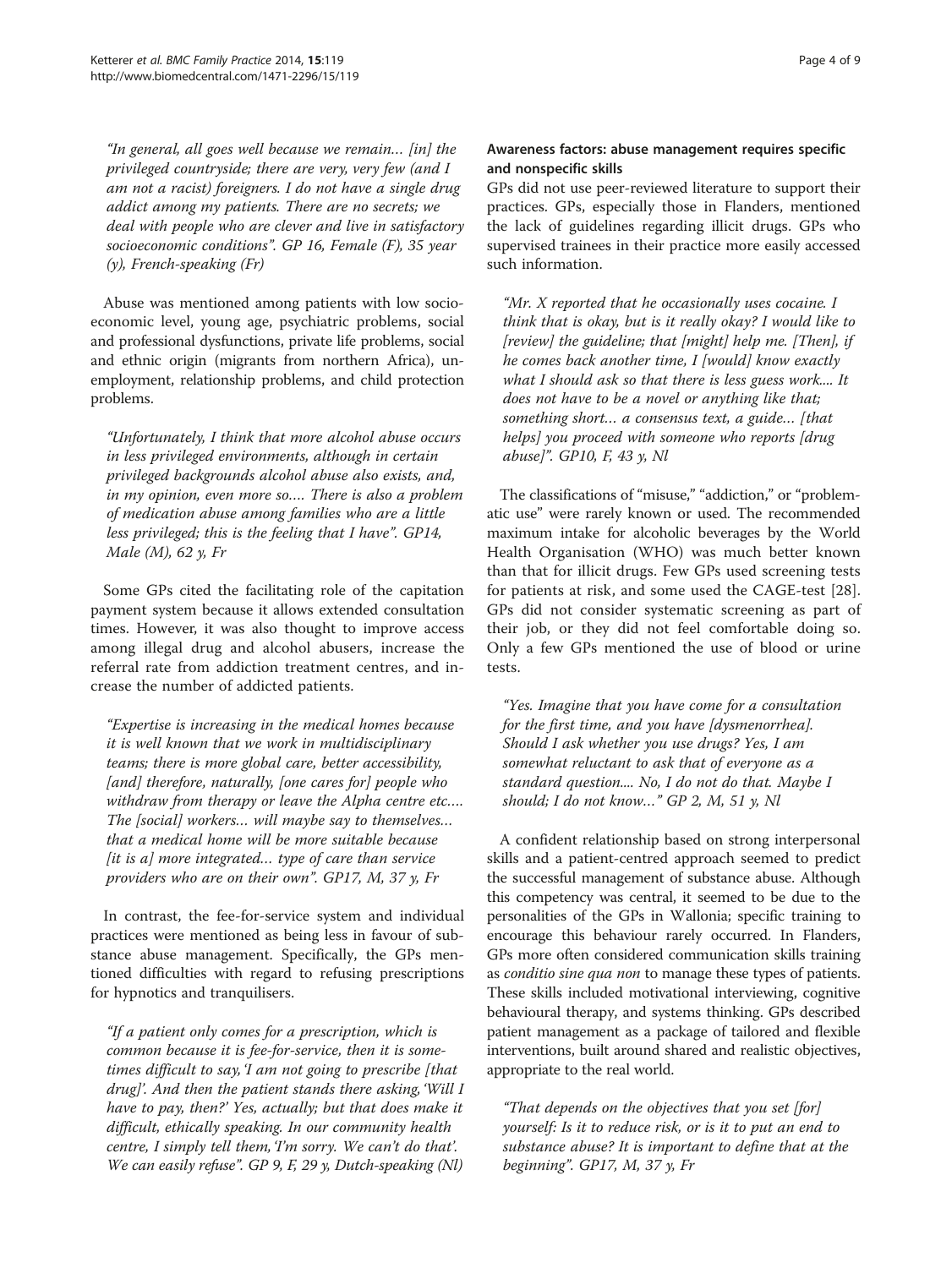"Yes, the first thing is to open it [up] for discussion. They have to feel that they can discuss anything here. And that it can be discussed in a non-normative manner, now and in the future.… I frame it as a dilemma. You have to be able to come up with your own agenda. And I should not be able to determine your agenda; that is one ideal". GP 2, M, 51 y, Nl

Important differences in training among the GPs were reported. Those who were most involved in substance abuse management had undertaken Continuous Professional Development (CPD) or network collaborations concerning this topic. Young Flemish GPs trained in communication skills specifically expressed that this training was particularly helpful for substance abuse management.

"You see, I guess you could say that I was trained before the war. We read a bit of theory about substance [abuse], but we did not know anything about conversational techniques. And that is what you need: how you should address it with this person or that person". GP 8, M, 59  $\gamma$ , Nl

The GPs discussed how their attitudes changed as a result of becoming more experienced. Starting from an idealistic or anxious point of view, feeling intrusive, with little life experience and only their education, some of them gradually moved toward a more pragmatic method of addressing abuse without antagonising the patient.

"For example, with a 60-year-old man with an alcohol problem… because of my age and the comfortable life that I lead, you almost feel guilty pointing fingers and saying, 'You have a problem,' you see. I cannot imagine it; I say that as well". GP 1, F, 29  $\gamma$ , Nl

# Motivation factors: GPs' personal representations influence management

Personal, familial, or professional experiences of substance abuse were mentioned as influencing GPs' behaviours toward patients who exhibited these behaviours. Some GPs refused to treat these patients, whereas others cared for them with increased empathy and consideration. Personal histories, deep emotions, or emotional burdens influenced the GP's choices with regard to addressing and managing patients who abuse substances. The balance between caring for one's patients and caring for oneself seemed to directly affect GPs' behaviour.

"I fell into a depression then as well. I learned a lot from it personally, but I certainly use it in my daily work as well. And I think that I can sense very quickly if someone is not feeling mentally up to par; I can

recognise it quickly. The personal experience makes me more sensitive, I think. It certainly plays a role". GP 3, F, 35 y, Nl

Because substance abuse management can be challenging and stressful, the GPs said they had to identify, assess, and control their own emotions when dealing with it. With experience, certain skills are developed and additional self-care strategies are adopted. Even when their motivations (i.e., attitudes, social influence, and self-efficacy) were highly positive, the fear of not being able to personally or emotionally cope might cause GPs to refrain from becoming involved.

"Is it artificial [to find a meaning in becoming involved with these patients]… to hold on and be happy in my job, even if it does not pay dividends? Or is it therapeutically useful? Well, that is my question". GP 18, F, 32 y, Fr

The GPs' perceived self-efficacy depended on positive physician-patient relationships, confidence in their own skills, and positive emotions. Time constraints and personal involvement were cited as important barriers for managing patients who required more time, especially when the chances for success are limited.

"No. That is not very easy for me. It is a sort of intimacy, like when you are talking about sex. Or… it has a normative character… or something like, "How dare you ask me that?"… I think that I project that onto the patient. I do not know whether the patient thinks that. Perhaps the patient thinks that it is a normal medical question". GP 2, M, 51 y, Nl

When treating addicted patients face-to-face, two attitudes emerged: The GPs either considered substance abuse as a chronic disease (and therefore part of their routine clinical activities) or they expressed moral judgements about these patients, highlighting their faults and responsibilities with regard to clinical and social damages, and considering them untrustworthy. This second attitude reduced GPs' willingness to manage substance abuse.

"I cannot stand drug addicts because they are liars, and I do not like liars; alcoholics are liars too, but the former are the worse, especially because of substitution therapies…. Drug addicts are utter and complete liars, and I believe that [caring for them is not my responsibility], it is the medical centres'". GP 19, M, 58 y, Fr

GPs perceived a primary responsibility to manage substance abuse. Some GPs were strongly engaged in their coaching role, supporting patients with regard to accepting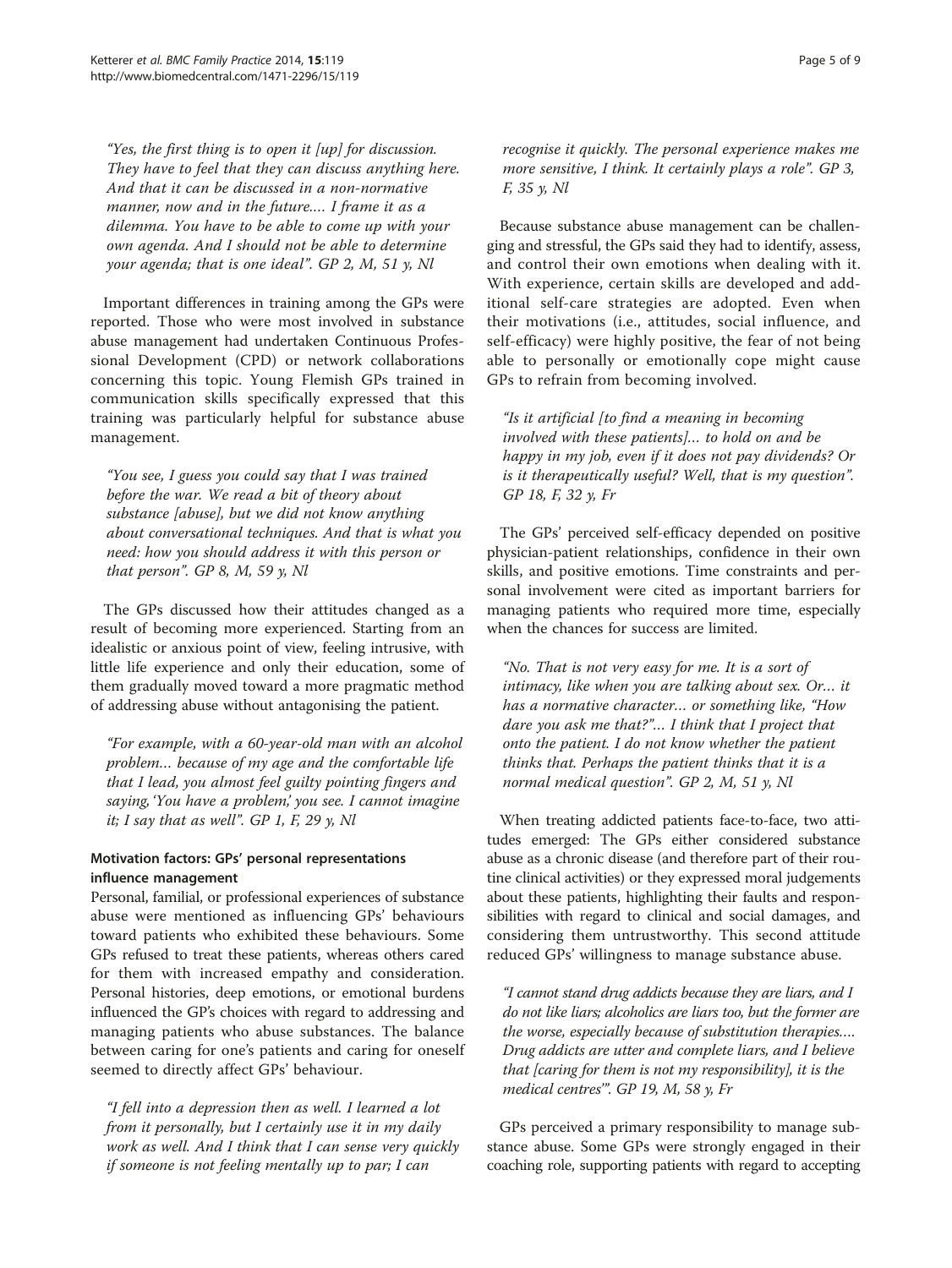their responsibilities and providing strength to allow them to face life's difficulties.

"When [I] treat an alcoholic who drinks and knocks someone over, I feel personally responsible…". GP 11, M, 51 y, Fr

Some GPs also reported having a positive attitude with regard to this aspect of their job. In fact, many said that these responsibilities are what being a GP is all about.

"I always find it rewarding [to see] an alcoholic who is no longer dependent, who moves forward in life, who is more autonomous than before, who has a better quality of life in the broad sense. It is his life, it is his quality of life; but I think that if I, at any given moment, have been able to help him to reach this autonomy, well, that is good.  $[...]$  I think that this is our role as doctors". GP 13, M, 43 y, Fr

However, satisfaction with regard to dealing with addicted patients was rare. Substance abuse was described as a complex problem that requires long-term, staged follow-up assessments that proceed at the patient's pace and are associated with many relapses without any outcome certainties. GPs often considered abstinence to be a long-term goal. Negative past experiences gave some GPs a feeling of impotence.

"There is weariness with regard to morally supporting people. We must accept (and the patients must also accept) that we may not be able to cure them, but that we are there to help them…. It is difficult to unceasingly return [to] a problem that one cannot solve; it is not very rewarding on a medical level; it is easier to cure people..." GP 12,  $F$ ,  $55$   $y$ ,  $Fr$ 

Some GPs considered the use of all illegal drugs as abuse, whereas others considered this use as abuse only when it affected the patient's health or social life. Cannabis was often tolerated for recreational use and was considered common among young people. Alcohol was much more socially acceptable than other substances; moreover, alcoholism was easier to address than psychotropic drug abuse. Some GPs were more tolerant of psychotropic drug abuse (particularly among elderly people), whereas others considered it to be a growing problem, and some of them felt partly responsible for initiating psychotropic treatment among patients looking for help with critical life events.

## Intention state: GPs also proceed through a motivational process

The GPs were concerned about possible breakdowns in the therapeutic relationship; therefore, they often delayed

the beginning of interventions until they perceived an opportunity to discuss the abuse with their patient. After the problem was broached, the patients were made aware that the GP's door was open for additional dialogue. This behaviour was part of the contemplation stage.

During the preparation stage, the GPs sought opportunities to broach the subject with the patient, for example, when both parties had sufficient time and when the context was appropriate (i.e., not during mourning or immediately following job loss, divorce, and so on).

"Sometimes you ask about [the drug abuse], and you know that they are lying. Then you know, [now] is certainly not the time to go into any depth because the patient does not want to hear about it.... Then you just leave it alone for a while. In many cases, these are the types of patients who will be back. You just know that". GP 1,  $F$ , 29  $\gamma$ , Nl

GPs relied on their clinical competence, and various reasons were used as opportunities to broach the problem of abuse, including repeated requests for sickness-absence certificates or drug prescriptions, physical stigmas and symptoms of acute trauma, social malfunctioning reported by either the patient (sometimes) or his or her relatives (more often), or simple intuition (i.e., a "gut feeling").

"The family also puts pressure on us, especially the parents. There are parents who beg us to do something, really; and then we initially see the parents 3-4 times before seeing the child because the latter does not want to see us at all". GP 14,  $M$ , 62  $\gamma$ , Fr

Ability factors (and barriers): one cannot handle this alone

The GPs expressed their need to collaborate with other caregivers in multidisciplinary networks, primarily for psychological and social reasons. The opportunity to collaborate easily with other professionals was perceived as an advantage of multidisciplinary teams. Some GPs asked about a place for information and peer exchange for support in case of pitfalls and feelings of impotence. Others asked for financial and organisational incentives. In group practices, electronic medical records provide the opportunity to share information and alert GPs to possible drug abuse or patients at risk for aggression.

Referrals to psychiatrists or psychologists were difficult and often too expensive for most patients. The waiting list at specialised care centres was a major concern among the GPs.

"If you have a patient who has been addicted for a very long time, [then it is frustrating] once you have finally gotten him motivated to go into detox, and there is nothing available. People often drop out then,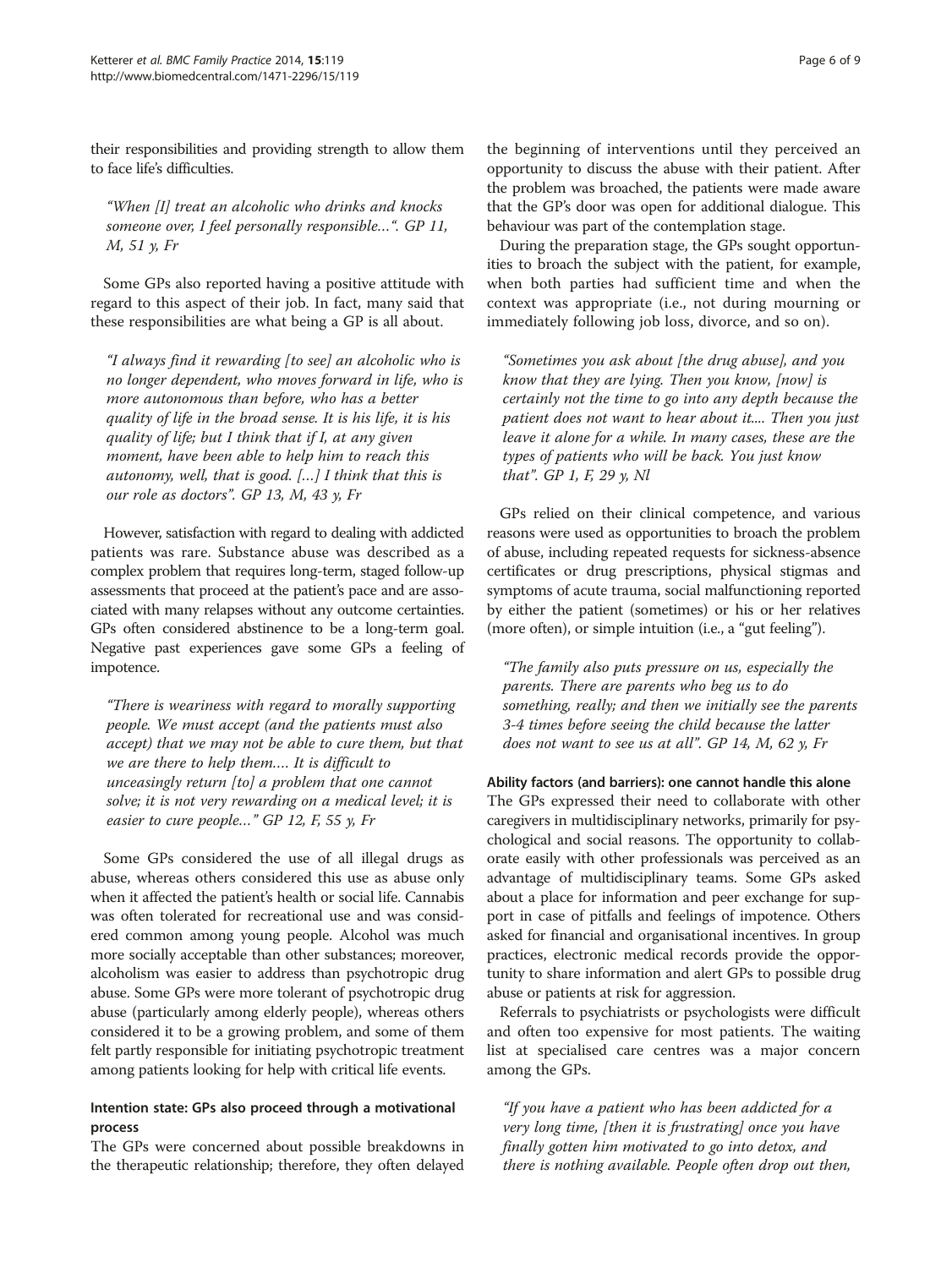you know. They say,'I just don't care anymore' or 'I don't want it anymore' or 'I can solve my own problems'. And it is with precisely these people that you need to strike while the iron is hot, so to speak. This is the ideal time to admit someone. But then the moment is gone, and it is actually too late". GP 7, M, 39  $\gamma$ , Nl

# **Discussion**

#### Major results

A significant number of disparities exist among GPs with regard to their willingness to manage patients who abuse substances. The motivation to engage primarily depended on their personal attitudes, the available resources, and their training level. A striking feature of the analysis was that the vast majority of the statements ended up in the "attitude" portion of the I-Change Model. This portion of the model considered pros and cons that were crucial to determining the intentions and actions of substance abuse management, particularly with regard to its workability and manageability.

Another important finding was that the topic strongly affected all GPs, but these physicians were also highly concerned about protecting themselves as individuals and professionals because managing these patients requires time and energy. The fears of exhaustion and burnout were tangible and justified a demand for support, including exchange meetings or effective and accessible collaborations with specialised care centres.

Collaborative management was a prerequisite for GPs who sought support and a desire to share expertise, especially with regard to illegal drug users. Mental health care (at least its accessibility) was depicted as insufficient. Local collaboration within multidisciplinary practices might be an interesting solution.

## GPs' representations of substance abuse

This study highlighted a great variety of behaviours linked to GPs' personal histories and reflexivity with regard to treating patients with substance abuse, and these behaviours matched attitude and self-efficacy, as motivational factors [[29](#page-8-0)]. Managing a patient with substance abuse is not a neutral care procedure for GPs because it elicits moral judgments. GPs' perceptions of substance abuse were on a continuum from a chronic disease to a moral failing (for which the patient was completely responsible). The latter perception makes it difficult to trust the patient and engage in a constructive relationship to manage the problem.

Alcohol and psychotropic drugs are well known and more accepted by GPs; conversely, more reticence was expressed with regard to illegal drugs. It is not surprising that the opinions concerning these patients were more negative given the possible stereotypical views regarding substance use, as various authors have mentioned

[[9,13,14](#page-8-0),[30,31\]](#page-8-0). Goffman indicated that this stigmatisation leads to people spontaneously associating certain characteristics with substance abuse such as violence or untrustworthiness [\[32](#page-8-0)].

The various representations and social acceptability of different substances most likely depends partly on their legal status (e.g., alcohol and psychotropic drugs are more socially acceptable) and partly on their prevalence (e.g., cannabis is socially acceptable despite its illegality).

Older GPs with more professional experience tended to be more involved. Furthermore, perceptions of a clear role and defined limits with regard to their responsibilities protected GPs against feelings of frustration, disillusionment, and perceived impotence. However, attitudes can also be improved through communication skills training, peer exchange, and support. A strong difference existed between Dutch-speaking and French-speaking GPs concerning communication skills training.

The existing literature does not completely support the differences in prevalence between practice locations revealed in the interviews [\[33](#page-8-0)]. The link between precarious situations and substance abuse is also controversial [[31](#page-8-0),[34](#page-8-0)]. The GPs tended to share opinions with laypeople regarding substance abuse rather than acknowledging that their personal attitudes can create biases for or against particular patients.

## **Training**

GPs' attitudes concerning substance abuse, their perceptions of their role and their opinions concerning substance abuse as well as their lack of theoretical knowledge and training in this area are important determinants of their behaviours. The central effect of a physician's personal qualities with regard to dealing with emotions, his or her personal life history/experience, self-care, and self-awareness in treating patients has been acknowledged previously. Bombeke et al. introduced the "doctor-as-a-person" model as a key determinant in the development of patient-centred behaviour among medical students [[35](#page-8-0)]. Using this concept, they referred to the  $5<sup>th</sup>$  component of patient-centeredness as defined by Mead and Bower, which concerns a selfawareness of the influence of their personal qualities on the way they practice medicine [\[36\]](#page-8-0).

Given the rich data that coincide with this "doctor-as-aperson" model, interventions that address self-reflection, coaching, or tutoring to improve self-care are advisable. Several participants suggested the need for this type of support, which can strengthen the ability factors of GPs. Specific skills are needed to maintain the delicate confidential doctor-patient relationship. Mutual respect is the appropriate attitude for helping these patients. Personal development, dealing with emotions and personal suffering, self-awareness, and self-care were submitted as key qualities that must be taught, guided, and fostered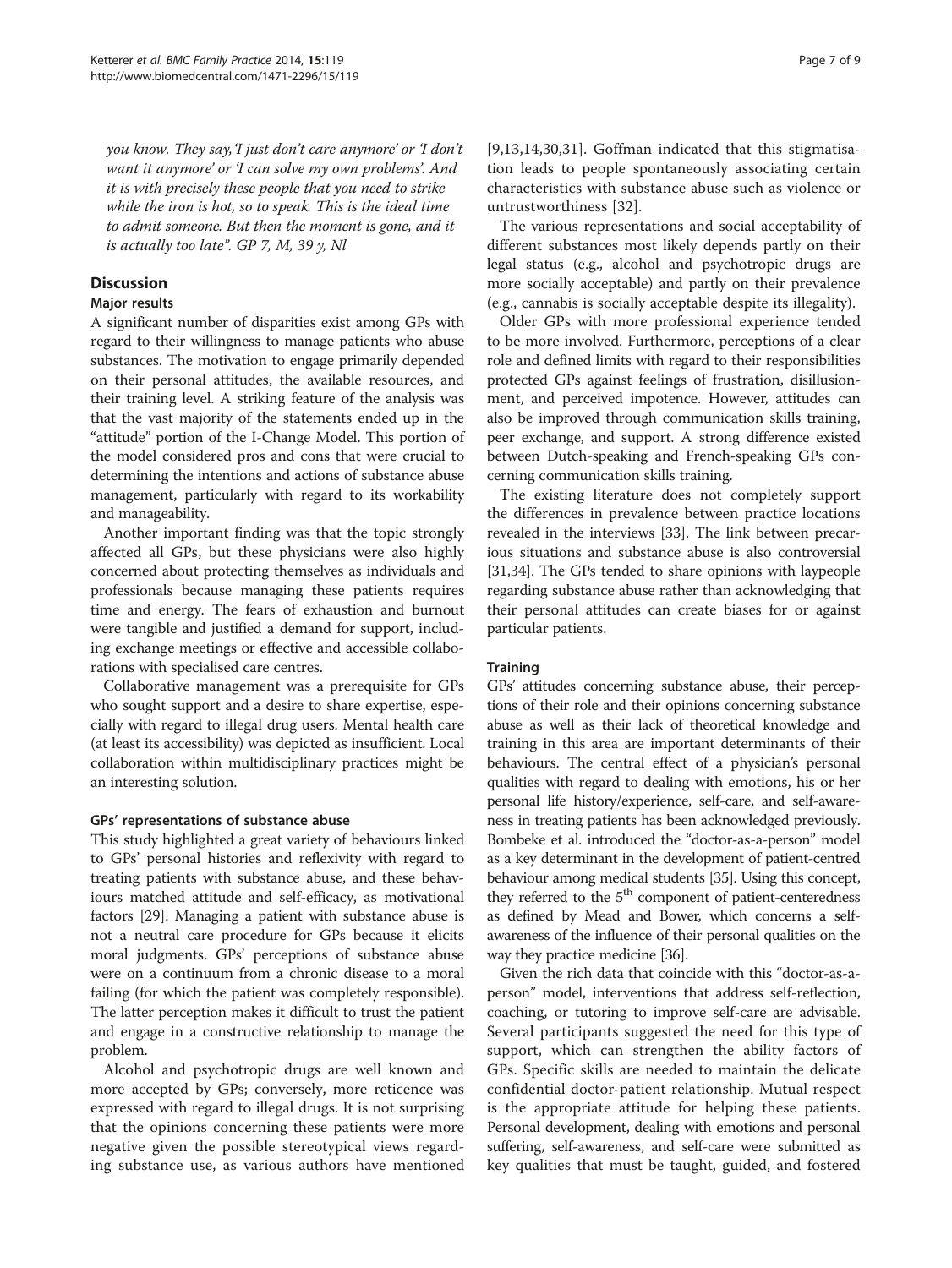<span id="page-7-0"></span>to maintain a patient-centred focus among GPs. Thus, tutorship and coaching are as important as theoretical and practical workshops in undergraduate education and continuous professional development programs, as various authors have mentioned over the past two decades [[12,37-42](#page-8-0)]. Currently, these techniques are more commonly introduced in the medical curriculum of Flanders than that of Wallonia. This difference might explain why younger GPs in Flanders feel more comfortable managing patients with substance abuse.

#### Collaboration

Addiction is a complex phenomenon that, according to WHO's definition of health, includes medical, social, and psychological aspects [\[43\]](#page-8-0). Collaborative care, which is an essential ability factor, is underdeveloped due to the limited accessibility of mental health care and social assistance facilities.

#### Strengths and limitations

This qualitative exploratory study preliminarily analysed the determinants of GPs' involvement in substance abuse management from the GPs' points of view. This study cannot provide reliable information regarding influences at the macro-social level (e.g., the organisation of the healthcare system). Moreover, this study was conducted within a purposive sample with a limited number of participants.

This inductive phase should now be followed by a deductive phase. A quantitative survey will be conducted to measure the importance and prevalence of determinants of substance abuse management. The results might contribute to the implementation of policies that aim to support current practices. De Vries' I-Change Model provided us with a complementary and continuous approach between the current qualitative portion and the upcoming quantitative portion of this study.

#### Conclusions

This exploratory study highlighted major aspects of addiction management in the general practices of two Belgian provinces. The personal determinants of behaviour are most likely homogenous in culturally similar western nations.

Improving GP practice is often depicted as a matter of training or developing new tools to help physicians. Guidelines and implementation tools are of limited interest for those who do not favour personal involvement. Our study showed that GPs do not act as a homogeneous group. GP behaviours are strongly influenced by their opinions of substance abuse. Moral judgments and various fears were present in the therapeutic relationship. This point should be accounted for in the initial training of physicians. Support workshops and groups aiming to exchange

best practices in a safe environment should also be considered for those who treat patients with substance abuse. This practice will help to break the isolation of GPs and reduce the risk of developing burnout, which is frequent among these professionals [\[44-46\]](#page-8-0).

Improving substance abuse management in primary care is also a matter of policy as well as improving clinical competencies, as has been depicted for other mental health problems [\[47](#page-8-0)].

#### Ethical approval

The Ethics committees of the Universities of Antwerp and Liege approved this study (Belgian Nr: 12/41/315 for Antwerp and B707201214939 for Liege).

## Additional file

#### [Additional file 1:](http://www.biomedcentral.com/content/supplementary/1471-2296-15-119-S1.docx) Interview guide.

#### Competing interests

The authors declare that there are no competing interests.

#### Authors' contributions

All authors participated in the design of the study and construction of the interview guide.

FK, LS, ML and MV conducted the interviews; FK, LS and ML analysed the results with the help of LP and MV. FK drafted the manuscript. MV was the coordinator of the Up to Date research project, which includes this study. All authors read and approved the final manuscript.

#### Acknowledgement

The authors warmly thank Hein De Vries for his permission to reproduce his model.

#### Funding

This research was funded by the Belgian Science Policy Office (BELSPO); the Federal Public Service Health, Food Chain Safety, and Environment; and the Federal Public Service Employment, Labour, and Social Dialogue (Contract DR/00/60)

#### Author details

<sup>1</sup>Department of General Practice/Family Medicine, University of Liege, Avenue de l'Hôpital 3, CHU B23, Liege 4000, Belgium. <sup>2</sup>Department of Primary and Interdisciplinary Care, University of Antwerp, Campus Drie Eiken, R3, Universiteitsplein 1, Wilrijk 2610, Belgium. <sup>3</sup>KU Leuven, University of Leuven, Centre for Environment and Health, Kapucijnenvoer 35/5, blok D – box 7001, Leuven 3000, Belgium. <sup>4</sup>Department of Occupational Health and Health Promotion, University of Liege, Avenue de l'Hôpital 3, CHU B23, Liege 4000, Belgium. <sup>5</sup>IDEWE, External Service for Prevention and Protection at Work, Interleuvenlaan 58, Heverlee 3001, Belgium. <sup>6</sup>Department of Public Health, Vrije Universiteit Brussels, Laarbeeklaan 103, Brussel 1090, Belgium.

#### Received: 12 March 2014 Accepted: 6 June 2014 Published: 14 June 2014

#### References

1. Lim SS, Vos T, Flaxman AD, Danaei G, Shibuya K, Adair-Rohani H, Amann M, Anderson HR, Andrews KG, Aryee M, Atkinson C, Bacchus LJ, Bahalim AN, Balakrishnan K, Balmes J, Barker-Collo S, Baxter A, Bell ML, Blore JD, Blyth F, Bonner C, Borges G, Bourne R, Boussinesq M, Brauer M, Brooks P, Bruce NG, Brunekreef B, Bryan-Hancock C, Bucello C, et al: A comparative risk assessment of burden of disease and injury attributable to 67 risk factors and risk factor clusters in 21 regions, 1990-2010: a systematic analysis for the Global Burden of Disease Study 2010. Lancet 2012, 380(9859):2224–2260.